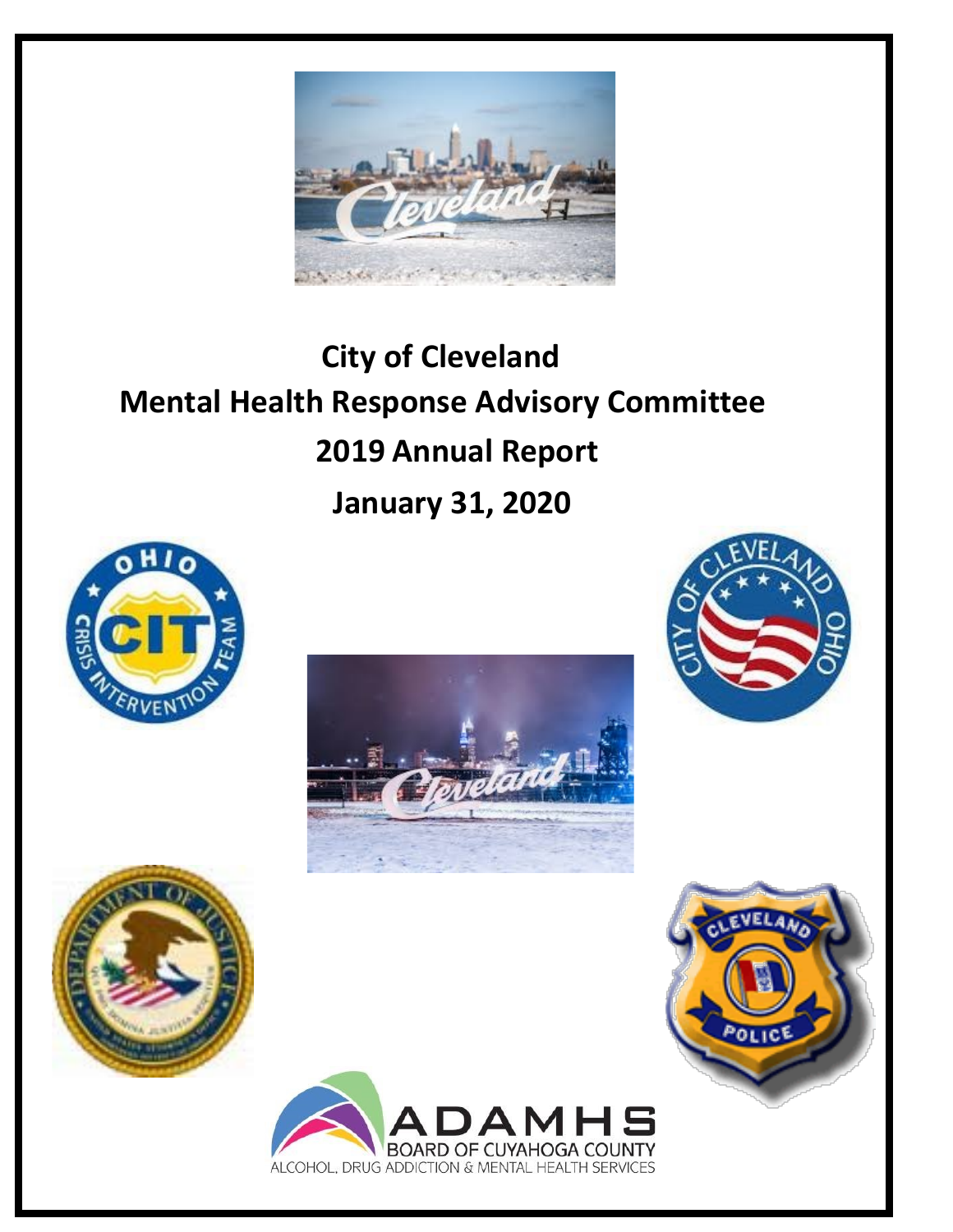# **Introduction:**

The Mental Health Response Advisory Committee (MHRAC) was developed as part of the Settlement Agreement in September 2015 to provide feedback, technical assistance and support to the Cleveland Division of Police as it relates to the coordination of crisis intervention activities in Cleveland. A Memorandum of Understanding (MOU) between the City of Cleveland and the Alcohol, Drug Addiction and Mental Health Services (ADAMHS) Board of Cuyahoga County was developed to carry out the duties of the MHRAC.

For most of Calendar Year 2019, Scott Osiecki, Chief Executive Officer of the ADAMHS Board of Cuyahoga County; Ed Eckart Jr., Assistant Director of the Cleveland Department of Public Safety, and Captain James Purcell, Crisis Intervention Team (CIT) Coordinator, Cleveland Division of Police (CDP), were the Tri-chairs of the MHRAC.

During the last quarter of 2019, there were several changes to the Tri-chair leadership. Ed Eckart, Cleveland's Assistant Chief of Public Safety, after many years of public service, decided to accept a new job as the Vice President of the Downtown Cleveland Alliance. Nicole Carlton of Cleveland's Emergency Medical Services replaced Mr. Eckart as one of the Tri-chairs.

Commissioner Hassan Aden, former Police Chief of Greenville, N.C., was appointed in July, 2019, as the Federal Monitor for the Cleveland Consent Decree, replacing Matthew Barge from Police Assessment Resource Center. Chief Adan has been an active member of the Monitoring Team serving as Deputy Monitor since 2017.

Captain James Purcell unfortunately went on medical leave in the fall of 2019. Deputy Chief Joellen O'Neill replaced Captain Purcell as the Tri-chair representing the CDP. Sergeant Bridgette Dorr-Guiser assumed Captain Purcell's duties of CIT Liaison. Sadly, Captain Purcell passed away on January 19, 2020.

The charge of the MHRAC is:

- Fostering better relationships and support between the police, community, and mental health providers.
- Identifying problems and developing solutions to improve crisis outcomes.
- Providing guidance to improving, expanding and sustaining the CDP Crisis Intervention Program.
- Conducting a yearly analysis of incidents to determine if the CDP has enough specialized CIT officers, if they are deployed effectively and responding appropriately, and recommending changes to policies and procedures regarding training. *Note: This analysis was not completed as the Quality Improvement Subcommittee was in the process of being revamped and met only once in 2019.*

MHRAC was scheduled to meet every other month. All of the meetings were held at the ADAMHS Board and were open to the public. The committee met from 9:00 a.m. – 10:30 a.m. in January, March, May, July, and November. Due to scheduling conflicts, the MHRAC did not meet in September.

As required by the MOU between the City of Cleveland and the ADAMHS Board of Cuyahoga County, the MHRAC has developed this 2019 Annual Report.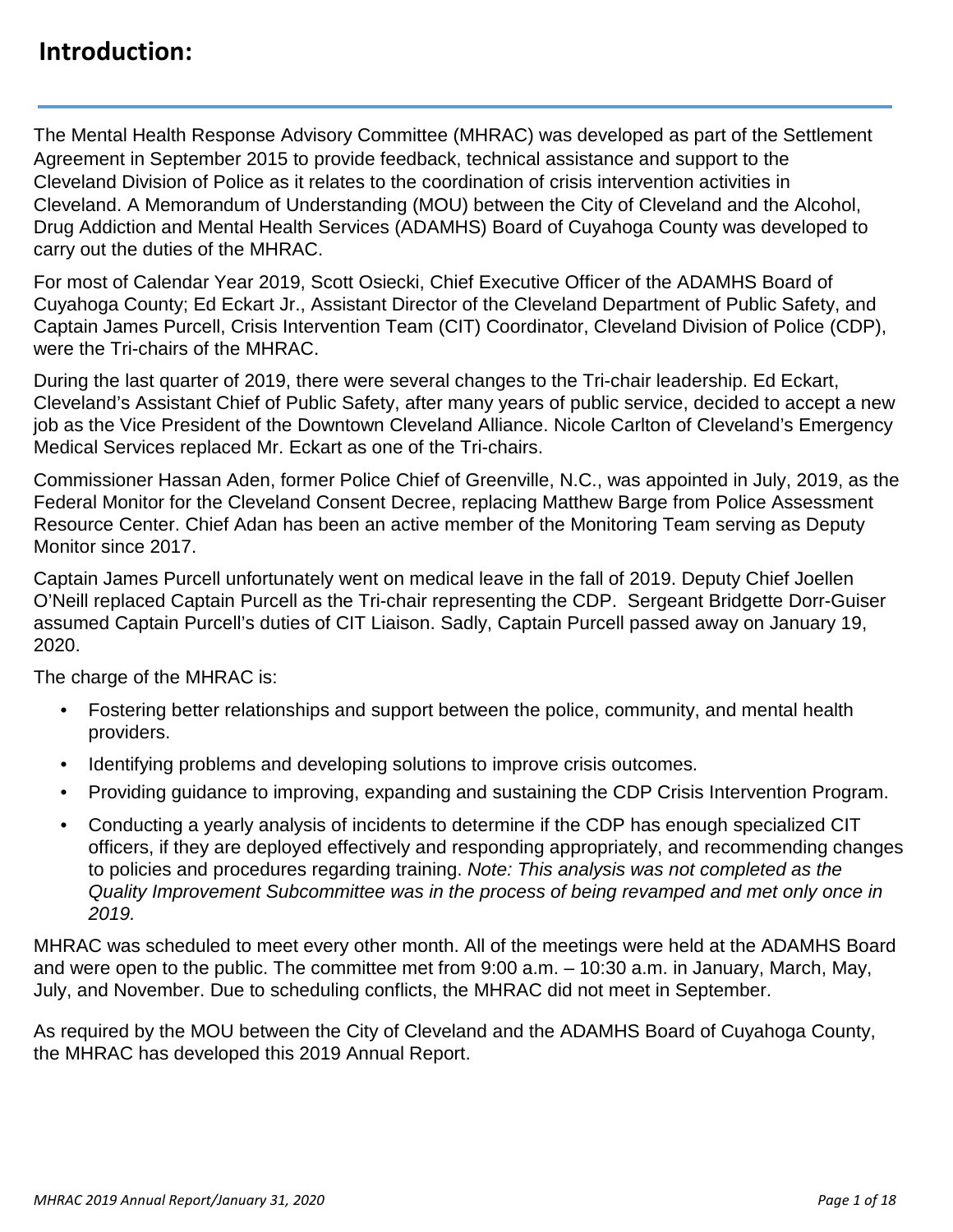There are four sub-committees of the MHRAC and its structure continues to mirror the core elements, process for implementation and the coordination for a successful CIT Program:

## **1. Training Sub-committee: Shannon Jerse, Chair**

- The 40-Hour Specialized CIT Training was approved by the Department of Justice (DOJ) in August 2019. The 2020 CIT training schedule is being developed in collaboration between the CDP and the ADAMHS Board of Cuyahoga County.
- The CDP In-service Training*: Recognizing and Responding Effectively to Traumatized Youth*  was approved by the DOJ in July 2019. As of December 2, 2019, 1,400 CDP officers have participated in the training.
- The 8-hour Dispatch Training has been submitted and is awaiting approval from the DOJ. Once approved, the training will be implemented in 2020.
- *Autism: Support for Families in the Community* was selected as the topic for the 2020 CDP In-service Training.

## **2. Diversion Sub-committee: Christina Kalnicki, Chair**

- Cuyahoga County's diversion challenges and opportunities continued to be a topic of review and discussion.
- Evidence-based models of diversion across the country, such as Co-responder Teams, Cahoots (Crisis Assistance Helping Out On the Street) Program and other models were reviewed and discussed.
- ADAMHS Board of Cuyahoga County SAMSHA Grant for Jail Diversion was reviewed. The project began in March 2019, with the goals to coordinate referrals, linkages and follow-up for individuals in crisis. The Board's Crisis Stabilization Unit, operated by Frontline Service, is being utilized as the diversion point.
- The City of Cleveland received a Department of Justice Grant for a *CIT Co-responder Project*. The project is set to begin in April 2020 and will focus on the coordination of interventions with individuals in crisis in the community. Mental health workers will be paired with CIT officers from all five CDP districts.

## **3. Community Involvement/Engagement Sub-committee: Karen Kearney, Co-chair Beth Zietlow-DeJesus, Co-chair**

- Completed training workshop *When to Call 911 in a Mental Health Crisis*, which is now available through the ADAMHS Board of Cuyahoga County Training Institute.
- Content regarding CIT/Mental Health Crisis was developed to be shared through ADAMHS Board social media and created a schedule for sharing the content throughout the year.
- Revised Community Resource Cards for CDP districts and shared revised cards with CDP to be distributed to officers via electronic system.
- Created and submitted a series of recommendations to the MHRAC Tri-Chairs:
	- o Presentations/participation in community meetings.
	- o Dissemination of training opportunities.
	- o Promotion of CIT/mental health crisis response through social media.
	- o Opportunities for awareness building through national awareness days/weeks/months.
	- o Engagement with various forms of media regarding crisis response, specifically radio.
	- o Regular revision of community resource cards for police districts.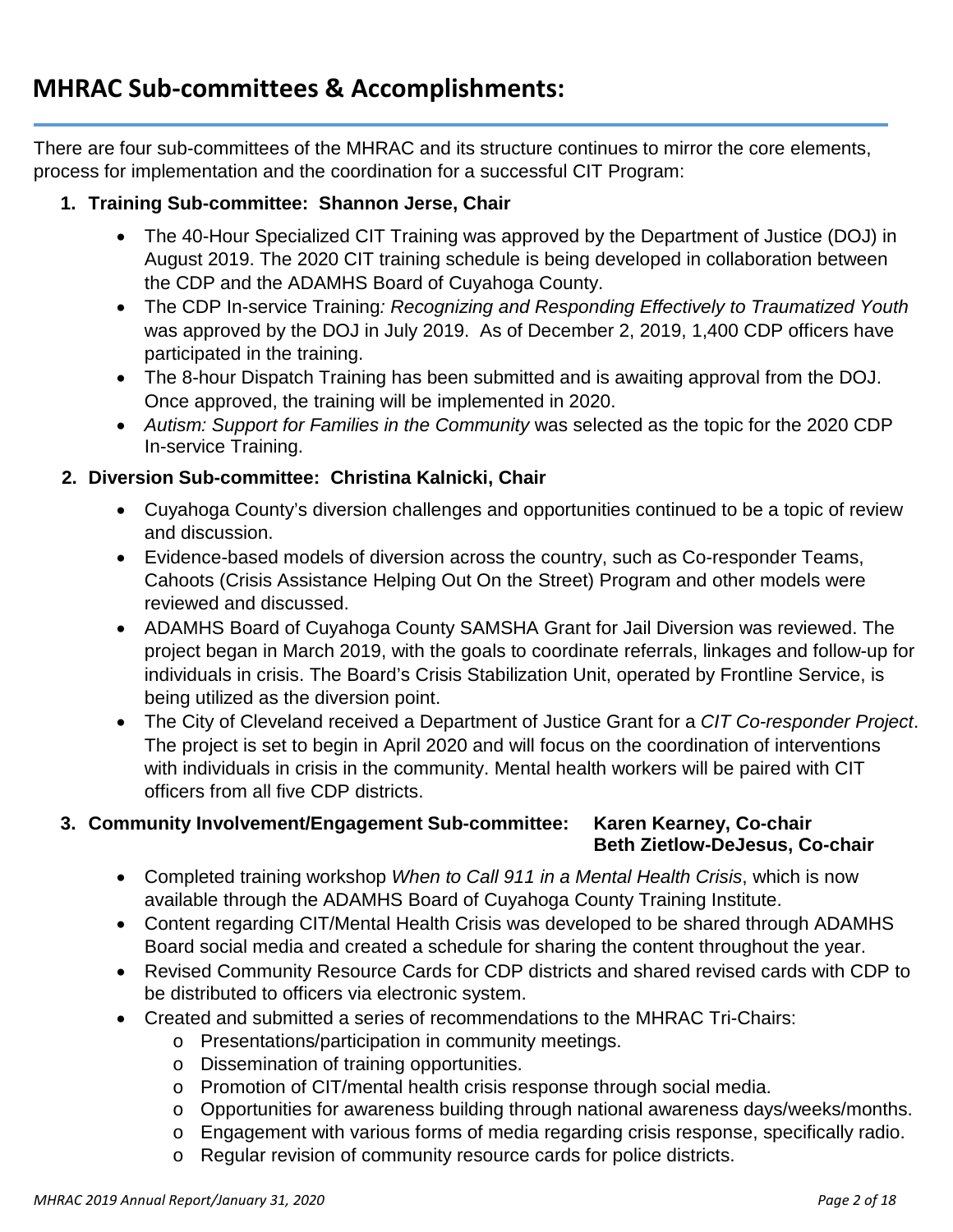## **4. Quality Improvement Sub-committee: Deputy Chief Joellen O'Neill, Co-chair Rania Issa, Ph.D., Co-chair**

- The Quality Improvement Sub-committee regrouped during the latter part of 2019 to focus on developing goals and objectives for the committee.
- It was decided that the Quality Improvement Sub-committee will focus on reviewing:
	- o CIT Policies and Procedures
	- o CIT Data Collection and Analysis
	- o CIT Data Trends and Patterns
	- o CIT Case Examples

## **Other MHRAC Notables:**

- As required by the MOU, MHRAC developed, published and submitted its 2018 Annual Report to the City of Cleveland and the ADAMHS Board of Cuyahoga County. The report was shared with the Department of Justice, the Monitoring Team and the community in January 2019. All MHRAC annual reports can be viewed at [www.adamhscc.org.](http://www.adamhscc.org/)
- Carole Ballard, Director of Education and Training for the ADAMHS Board and Captain James Purcell, CIT Coordinator for the CDP, provided a workshop entitled, *MHRAC: Where are we now?* during the Cuyahoga County Social Work Conference at Case Western Reserve University on March 8, 2019.
- MHRAC Tri-chairs Scott Osiecki, CEO of the ADAMHS Board of Cuyahoga County; Ed Eckart, Assistant Director of the Cleveland Department of Public Safety, and Captain James Purcell, CIT Coordinator for the CDP, provided a presentation to the community about the MHRAC during the Cleveland Police Commission Meeting on June 25, 2019, at the Harvard Community Center.



*This report is dedicated to the memory of Captain James Purcell, age 56, who passed away on January 18, 2020, after a courageous battle with cancer.* 

*Captain Purcell was the CIT Coordinator for the Cleveland Division of Police and served as one of the MHRAC Tri-Chairs. His work and dedication to the behavioral health community will be greatly missed.*

## This report is submitted on behalf of the entire MHRAC.

Thank you to all members, especially the Sub-committee Co-chairs and members for their hard work and dedication.

A MHRAC membership roster as of December 31, 2019 is included in this report.

The MHRAC also thanks the Settlement Agreement Monitors for their collaboration, technical assistance and consultation.

*This report was prepared by the ADAMHS Board of Cuyahoga County on behalf of the City of Cleveland Mental Health Response Advisory Committee in accordance with the Memorandum of Understanding.*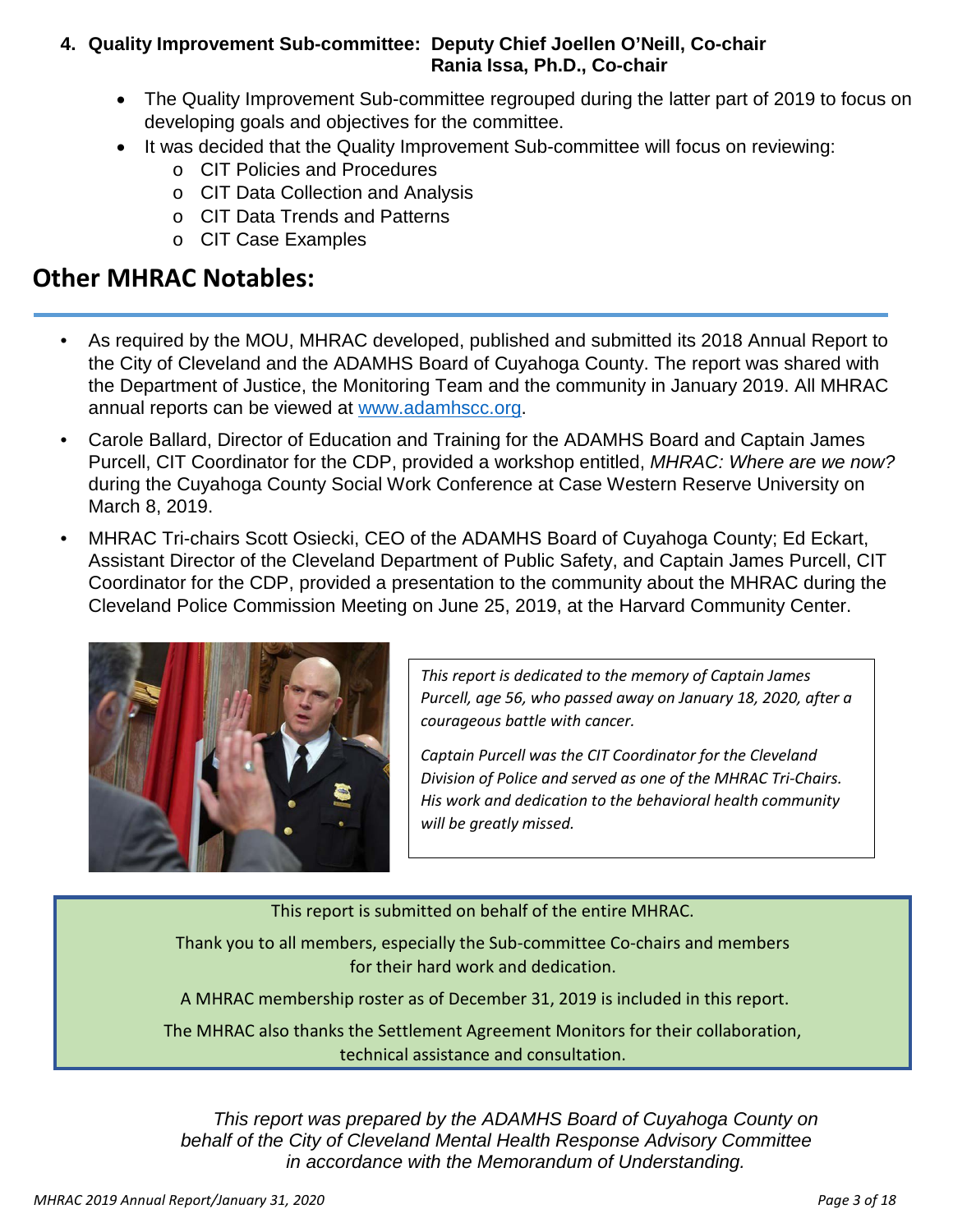The following charts summarize the data shared by The Cleveland Division of Police (CDP) with the ADAMHS Board of Cuyahoga County for Crisis Intervention activities from January 2014 through December 2019. CDP has been working diligently on developing an in-car reporting system so that officers could complete the CIT stat sheets electronically. There have been ongoing discussions along with consultation within CDP and others in order to launch this model in 2020. This should eliminate paper CIT stat sheets, provide more accurate information regarding the encounters with people in crisis along with outcomes. The ADAMHS Board will continue to be in dialogue with the CDP on the continued developments on the model.



#### Encounters by Month via Crisis Intervention Team Stat Sheets collected by CDP

#### CIT Stat Sheets Received and Summarized by Calendar Year

| <b>Encounter Year</b>                     | 2014 | 2015 | 2016 | 2017 | 2018  | 2019  |
|-------------------------------------------|------|------|------|------|-------|-------|
| <b>Encounter Count</b>                    | 336  | 905  | 700  | 739  | 1,346 | 2,433 |
| Average<br><b>Encounters per</b><br>Month | 28   | 75   | 58   | 62   | 112   | 205   |

**For 2019 the total is 2,433 which represents an increase of 1,087 encounters recorded over 2018.** 

**The average number of CIT stat sheets collected per month for 2019 is 205 which represents an increase of 93 over 2018.**

#### Issues and challenges related to the summarization of this data:

- Two different CIT Stat Sheets have been used over the course of the six years summarized. Data fields have been added and dropped**.**
- Handwriting of the individuals who completed the sheets may be difficult to read.
- Incomplete data.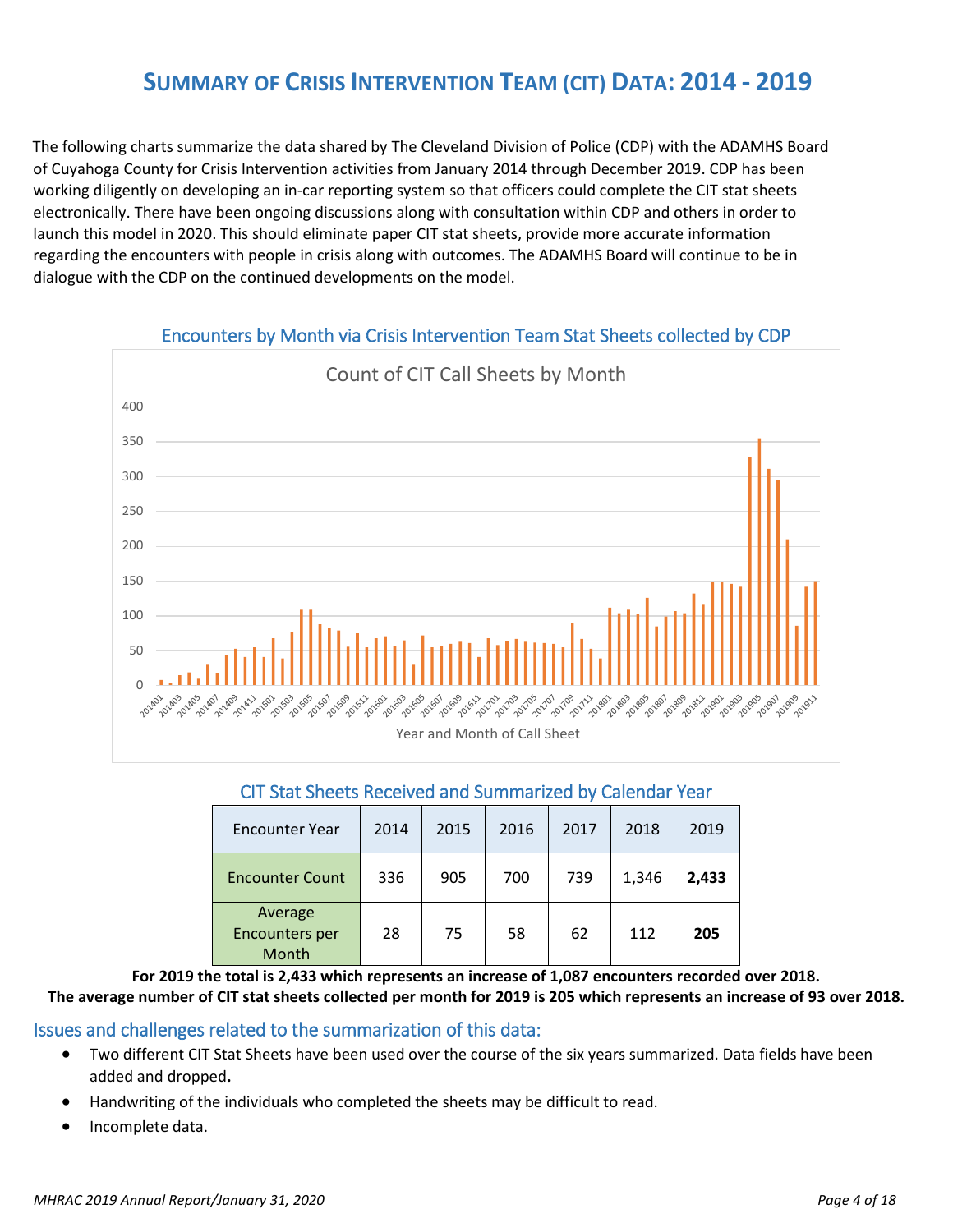## CDP Interventions and ADAMHS Board Client Overlap

Persons identified on CIT Stat Sheets were compared with Clients in the ADAMHS Board Claims Data to determine what overlap there is between the two systems.

- Using data from the forms and from the ADAMHS Board claims data records were matched using client name, social security number, street address and date of birth.
- Of the 6,449 clients seen since January 2014, 3,702 or 57% had some service paid for by the ADAMHS Board.
- For those clients who do match and had claims, 34% of clients were served at a Board provider within four weeks after the CIT encounter (see chart below).
- For those clients who do match, 69% of clients were served at a Board provider within a year (52 weeks) after the CIT encounter.
- 18% of people who had both a CIT Stat Sheet and are in the Board Claims systems were served by a Board provider within the week prior to the CIT encounter. Some clients were served on the same day as the CIT encounter.

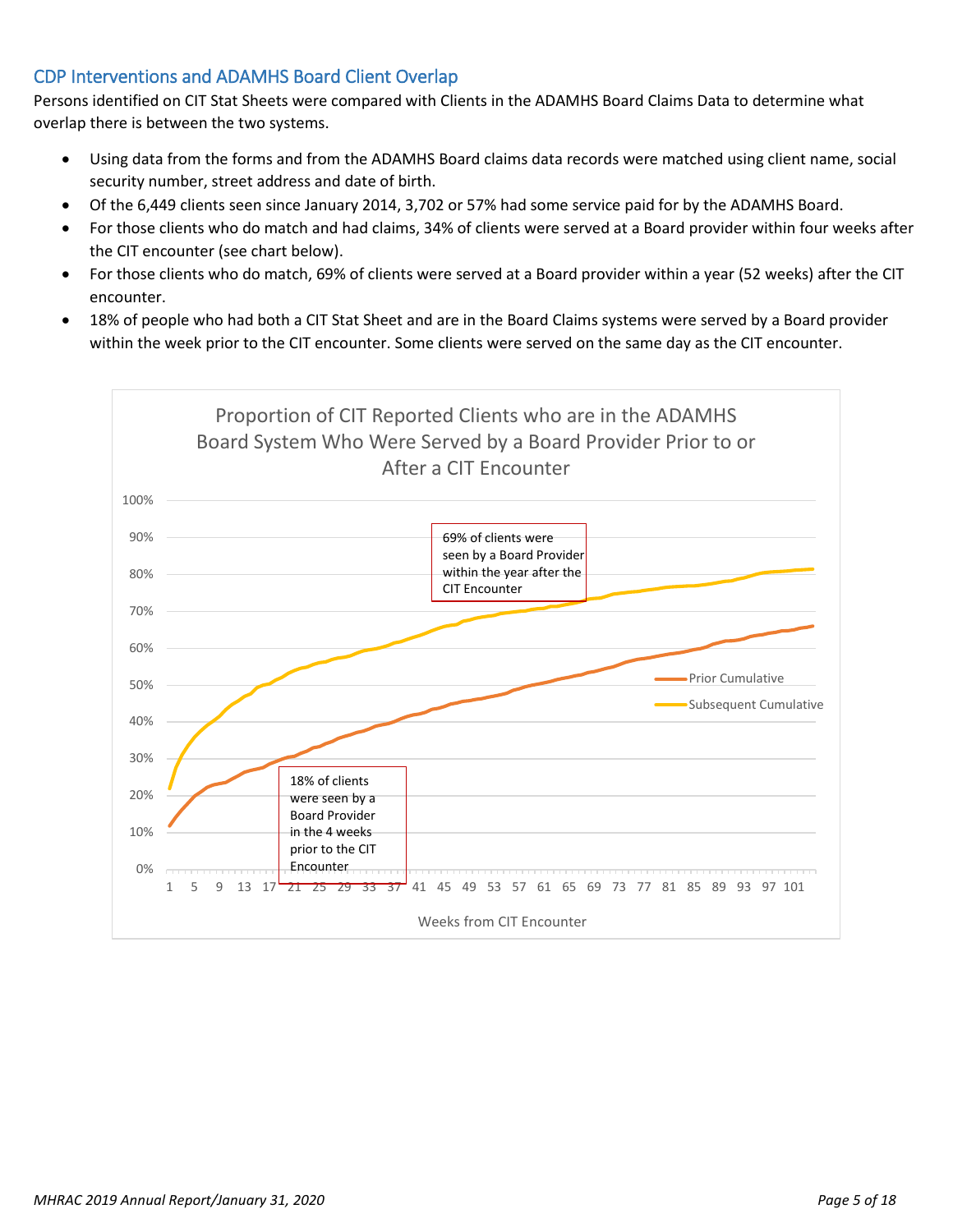## Source of Encounter

• Due to changes of the CIT stat sheets we expect that the percentages will change over the years. The form changed which impacted how the officers completed this part of the questions. Areas identified not recorded indicates that the source of the call was via dispatch-that is what the officers were checking. Officers identified source of encounter as CCS and/or Radio. This means that is how they got the call. They did not record any other source when identifying Radio. This is due to the change in forms and the broad variety of officers completing the CIT Stat Sheets.

| Counts               | <b>Encounter Year</b> |            |      |      |      |      |
|----------------------|-----------------------|------------|------|------|------|------|
| Encounter<br>Source  | 2014                  | 2015       | 2016 | 2017 | 2018 | 2019 |
|                      | 106                   | 262        | 216  | 228  | 305  | 419  |
| Family               | 32%                   | 29%        | 31%  | 31%  | 23%  | 17%  |
|                      | 36                    | 101        | 77   | 96   | 147  | 155  |
| <b>EMS</b>           | 11%                   | 11%        | 11%  | 13%  | 11%  | 6%   |
|                      | 25                    | 62         | 43   | 37   | 78   | 123  |
| <b>Case Worker</b>   | 7%                    | 7%         | 6%   | 5%   | 6%   | 5%   |
|                      | 112                   | 342        | 255  | 285  | 284  | 294  |
| <b>Other Sources</b> | 33%                   | 38%        | 36%  | 39%  | 21%  | 12%  |
|                      | 20                    | 42         | 22   | 35   | 48   | 41   |
| Zone Car             | 6%                    | 5%         | 3%   | 5%   | 4%   | 2%   |
|                      | 37                    | 96         | 87   | 58   | 484  | 1401 |
| <b>Not Recorded</b>  | 11%                   | <b>11%</b> | 12%  | 8%   | 36%  | 58%  |
| <b>Total</b>         | 336                   | 905        | 700  | 739  | 1346 | 2433 |



Source of Call and Source of Encounter is similar data. Officers indicated that Radio is the source of the call and did not elaborate. This is due to the change in the CIT Stat Sheet and the variety of officers completing the form.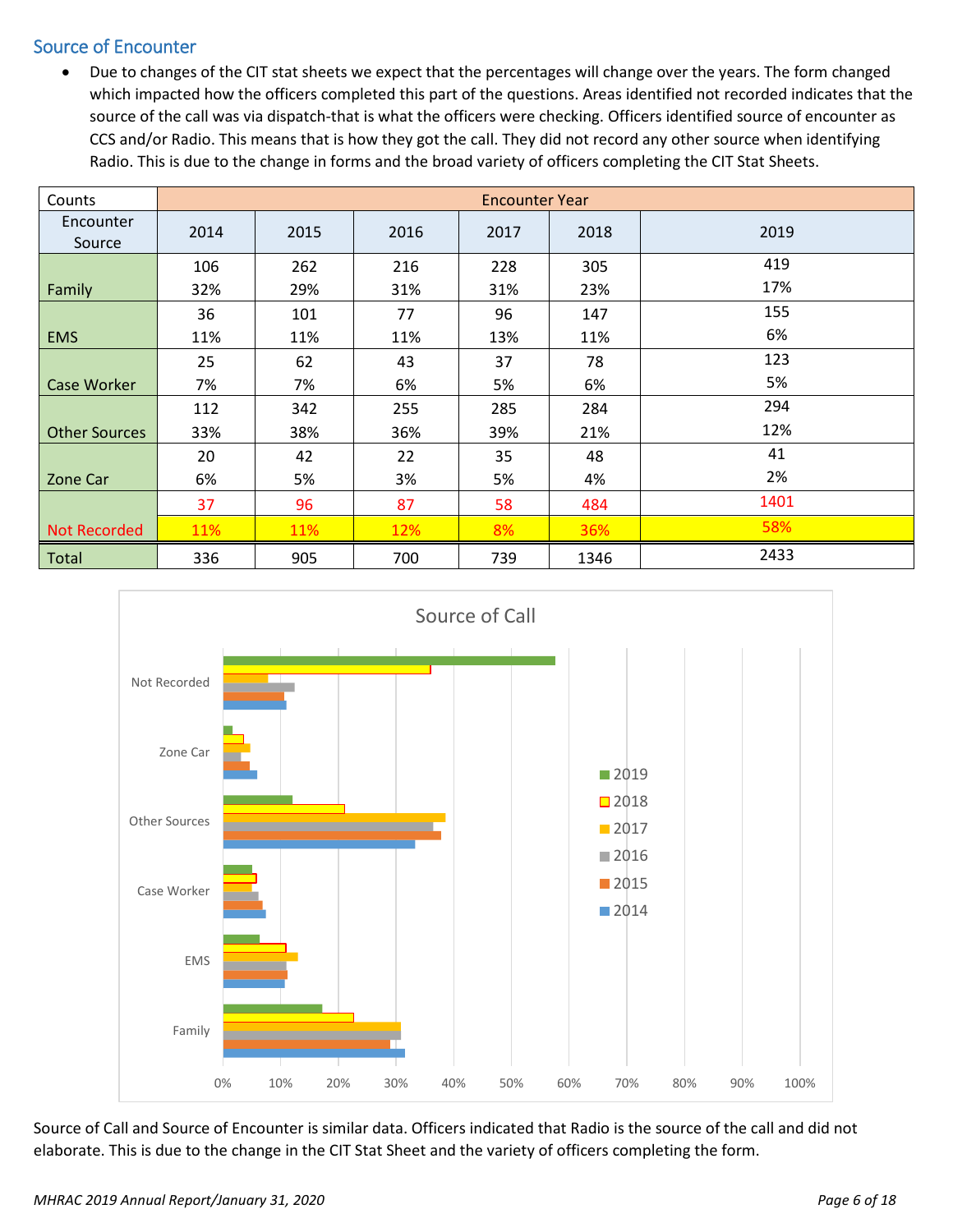## Nature of Encounters

• The Nature of Encounters are defined by the CIT officer. There were 300 different terms used by officers to describe the nature of the encounters received. A review of the long list resulted in the creation of a shorter list of categories for summarizing the nature of encounters. Officers generally wrote on the form "Crisis Intervention." They did not elaborate on the Nature of Encounters. This is due to the change in the form over the years and the broad variety of officers completing the form.

### Encounters for Adults

• Encounter Counts and Percentages by Categories for Adults by Year. Encounter categories with percentage values less than 3% of encounters are not included.

| <b>Nature of Encounter</b>        |      |      |      |      |       |       | Grand        |
|-----------------------------------|------|------|------|------|-------|-------|--------------|
| <b>Categories</b>                 | 2014 | 2015 | 2016 | 2017 | 2018  | 2019  | <b>Total</b> |
|                                   | 4    | 22   | 19   | 22   | 226   | 882   | 1175         |
| Crisis Intervention               | 1%   | 3%   | 3%   | 3%   | 19%   | 42%   | 21%          |
| Involved MH Drug                  | 16   | 50   | 25   | 18   | 44    | 25    | 178          |
| Use/Overdose                      | 5%   | 6%   | 4%   | 3%   | 4%    | 1%    | 3%           |
|                                   | 115  | 317  | 180  | 166  | 250   | 276   | 1304         |
| <b>Involved Mental Illness</b>    | 38%  | 39%  | 30%  | 26%  | 21%   | 13%   | 23%          |
|                                   | 97   | 246  | 197  | 228  | 358   | 448   | 1574         |
| <b>Involved Suicide Threats</b>   | 32%  | 31%  | 33%  | 35%  | 29%   | 21%   | 28%          |
|                                   | 1    | 7    | 22   | 30   | 39    | 46    | 145          |
| <b>Involved Threats to Others</b> | 0%   | 1%   | 4%   | 5%   | 3%    | 2%    | 3%           |
|                                   | 29   | 68   | 53   | 43   | 65    | 49    | 307          |
| Involved violence, Domestic       | 10%  | 8%   | 9%   | 7%   | 5%    | 2%    | 5%           |
|                                   | 19   | 53   | 53   | 73   | 141   | 266   | 605          |
| Other                             | 6%   | 7%   | 9%   | 11%  | 12%   | 13%   | 11%          |
| <b>Grand Total</b>                | 300  | 803  | 596  | 648  | 1,219 | 2,094 | 5,660        |

- Note that there have been changes across the years. **The change reflects the utilization of two CIT Stat Sheets with a different question not incidents.**
- Use of the category **Crisis Intervention** jumped to 19% in 2018 to 42% in 2019 from near 3% in 2017.
- Use of the category **Involved Mental Illness** has declined.
- Data presented is collapsed into broad categories based upon the nature of encounters the officers responded to throughout the year.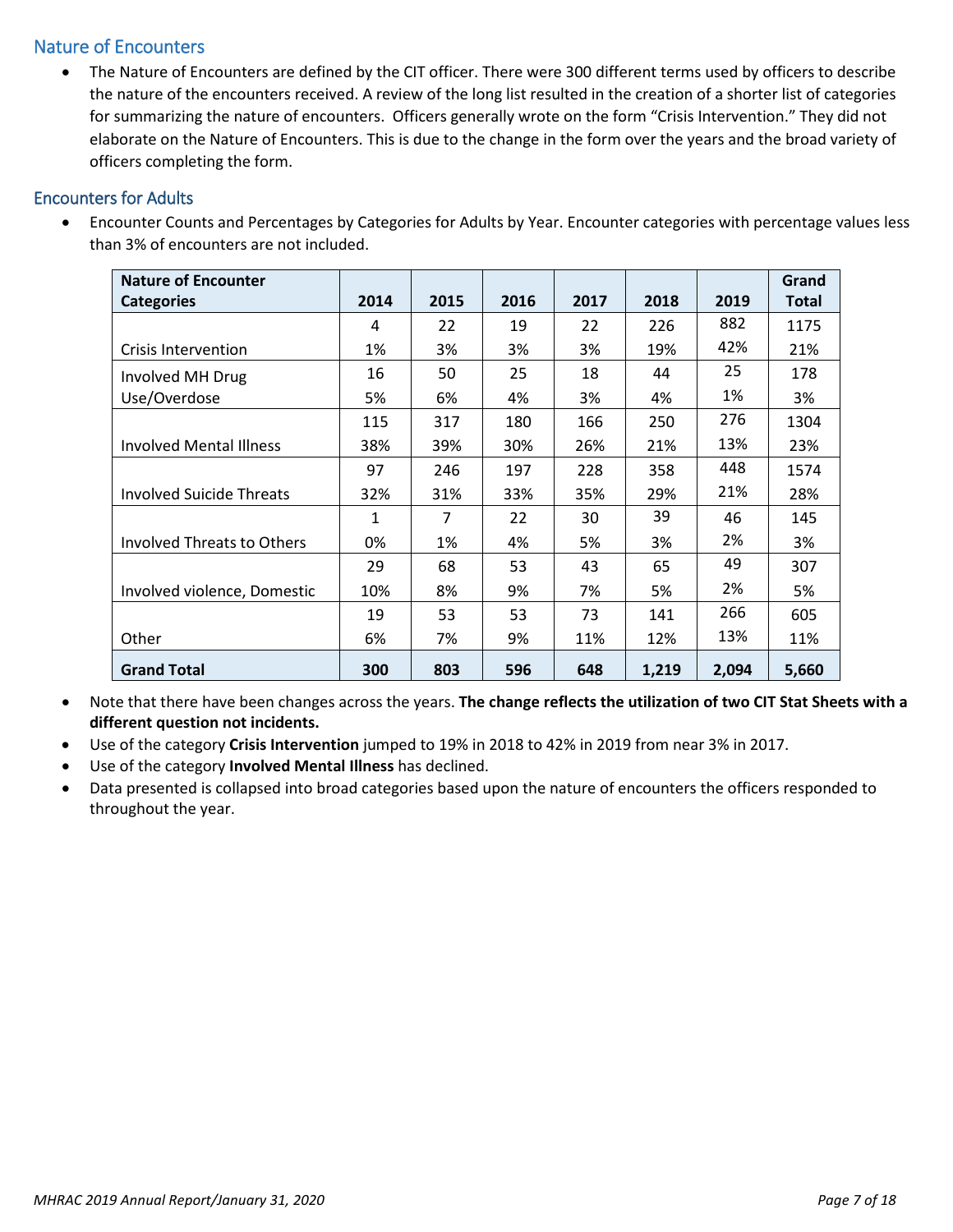#### Encounters for Juveniles (<18 years old)

- Encounter Counts and Percentages for Youth by Year. Encounter categories with percentage values less than 3% of encounters are not included.
- The actual number of encounters with juveniles nearly doubled between 2018 to 2019 in 2018 was 129 and in 2019 it was 241.

| <b>Nature of Encounter</b>      |                |          |      |      |      |      | Grand        |
|---------------------------------|----------------|----------|------|------|------|------|--------------|
| <b>Categories</b>               | 2014           | 2015     | 2016 | 2017 | 2018 | 2019 | <b>Total</b> |
|                                 | 0              | 7        | 4    | 1    | 28   | 109  | 149          |
| Crisis Intervention             | 0%             | 7%       | 4%   | 1%   | 22%  | 45%  | 21%          |
|                                 | 0              | $\Omega$ | 6    | 7    | 7    | 13   | 33           |
| Domestic                        | 0%             | 0%       | 6%   | 8%   | 5%   | 5%   | 5%           |
|                                 | 3              | 9        | 13   | 7    | 15   | 19   | 66           |
| <b>Involved Mental Illness</b>  | 8%             | 9%       | 13%  | 8%   | 12%  | 8%   | 9%           |
|                                 | 4              | 25       | 32   | 34   | 38   | 48   | 181          |
| <b>Involved Suicide Threats</b> | 11%            | 25%      | 31%  | 37%  | 29%  | 20%  | 26%          |
|                                 | $\mathfrak{p}$ | 13       | 24   | 18   | 11   | 16   | 84           |
| Involved violence, Domestic     | 6%             | 13%      | 23%  | 20%  | 9%   | 7%   | 12%          |
|                                 | 27             | 44       | 11   | 8    | 19   | 23   | 132          |
| Other                           | 75%            | 43%      | 11%  | 9%   | 15%  | 10%  | 19%          |
| <b>Grand Total</b>              | 36             | 102      | 104  | 91   | 129  | 241  | 703          |

Note that there have been changes across the years. **This information reflects the change in forms.** 

- Decrease in encounters related to **Suicide Threats** from 31% in 2016 to 20% in 2019
- While percentage of suicide is down since 2016, actual numbers are higher 32 in 2016 and 48 in 2019.
- There has been an increase in the proportion of **Crisis Intervention** to 45% in 2019.
- Use of the **Other** category has declined to near 10% for the past three and a half years.
- Officers generally wrote on the form "Crisis Intervention." They did not elaborate on the Nature of Encounters. This is due to the change in the form over the years and the broad variety of officers completing the form. For juveniles this number went from 4% (4) in 2016 to 45% (109) in 2019.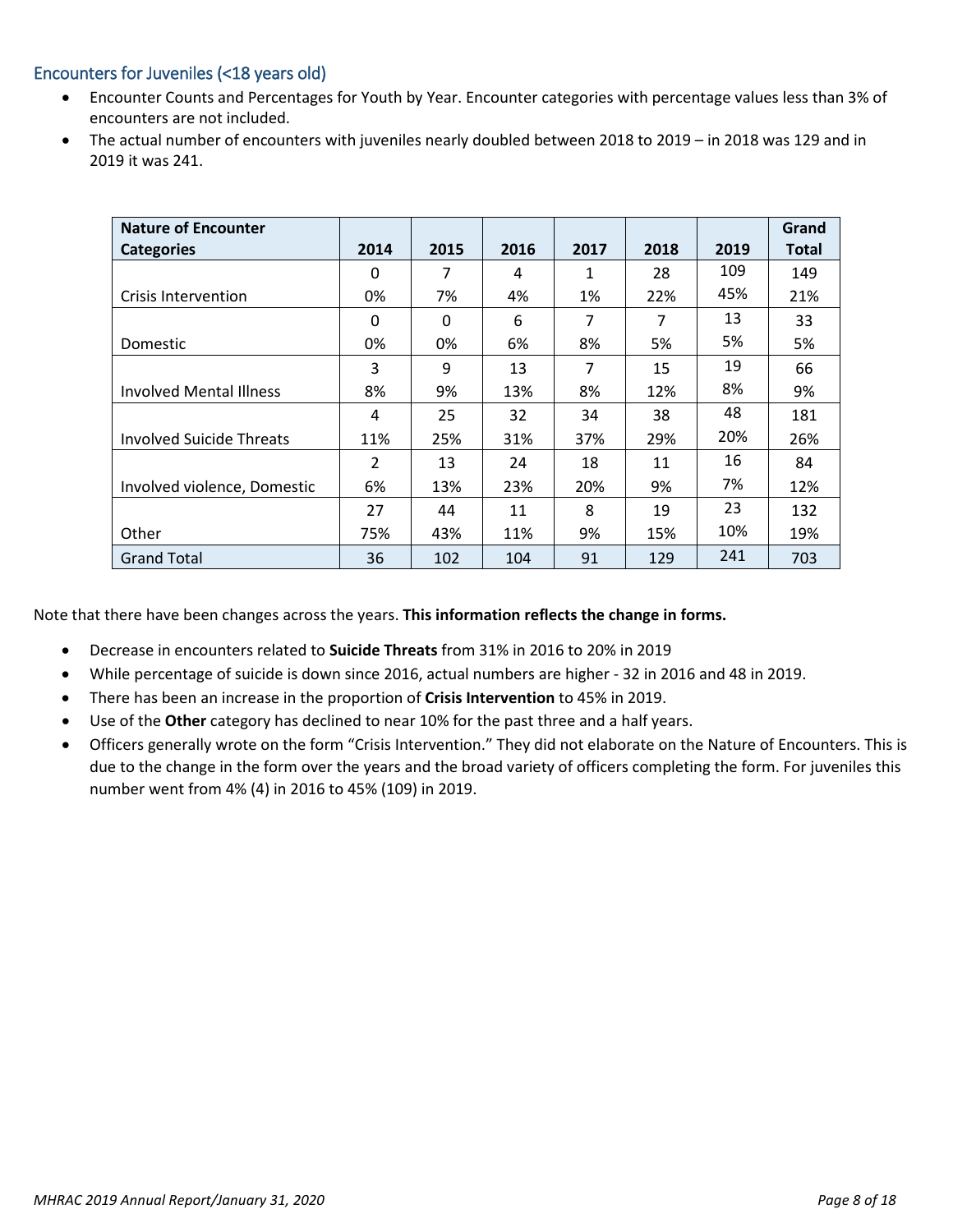## Client Characteristics

• Six new data fields were added to the latest version (2018) of the CIT Stat Sheet completed by CDP officers.

| <b>Person Race/Ethnicity</b> |  |  |  |
|------------------------------|--|--|--|
|------------------------------|--|--|--|

|                  | 2018 Count/Percent | 2019 Count/ Percent |
|------------------|--------------------|---------------------|
| African American | 376                | 952                 |
|                  | 28%                | 39%                 |
|                  | $\mathbf 0$        | 6                   |
| Arabic           | 0%                 | 0%                  |
| Asian            | $\overline{2}$     | 5                   |
|                  | 0%                 | 0%                  |
|                  | 1                  | $\overline{2}$      |
| <b>Biracial</b>  | 0%                 | 0%                  |
| Caucasian        | 216                | 691                 |
|                  | 16%                | 28%                 |
|                  | 21                 | 98                  |
| Hispanic         | 2%                 | 4%                  |
|                  | 0                  | $\mathbf{1}$        |
| Indian           | 0%                 | 0%                  |
| None             | $\overline{2}$     | 37                  |
|                  | 0%                 | 2%                  |
| Other            | $\mathbf{1}$       | $\mathbf 0$         |
|                  | 0%                 | 0%                  |
| Unknown          | 729                | 641                 |
|                  | 54%                | 26%                 |
| Total            | 1348               | 2433                |

**Race and ethnicity were not included on the old CIT Stat Sheet. Some officers continued to use an older form.**

The categories identified below were not included in the old CIT Stat Sheets. The information reflected below does not identify how the officers identified the information. When using the New CIT Stat Sheet, officers could indicate that a client may be dual disordered and check "mental health and alcohol/drug abuse," etc. The numbers reflected below in the next several charts do not reflect that.

#### Mental Illness

|     | 2018 Count/Percent | 2019 Count/ Percent |
|-----|--------------------|---------------------|
| Yes | 548                | 1528                |
|     | 41%                | 63%                 |
|     | 800                | 905                 |
| No  | 59%                | 37%                 |

Note remarkable increase in the percentage of clients identified as having Mental Illness.

#### Alcohol/Drug

|     | 2018 Count/Percent | 2019 Count/ Percent |
|-----|--------------------|---------------------|
| Yes | 163                | 393                 |
|     | 12%                | 16%                 |
|     | 1185               | 2040                |
| No  | 88%                | 84%                 |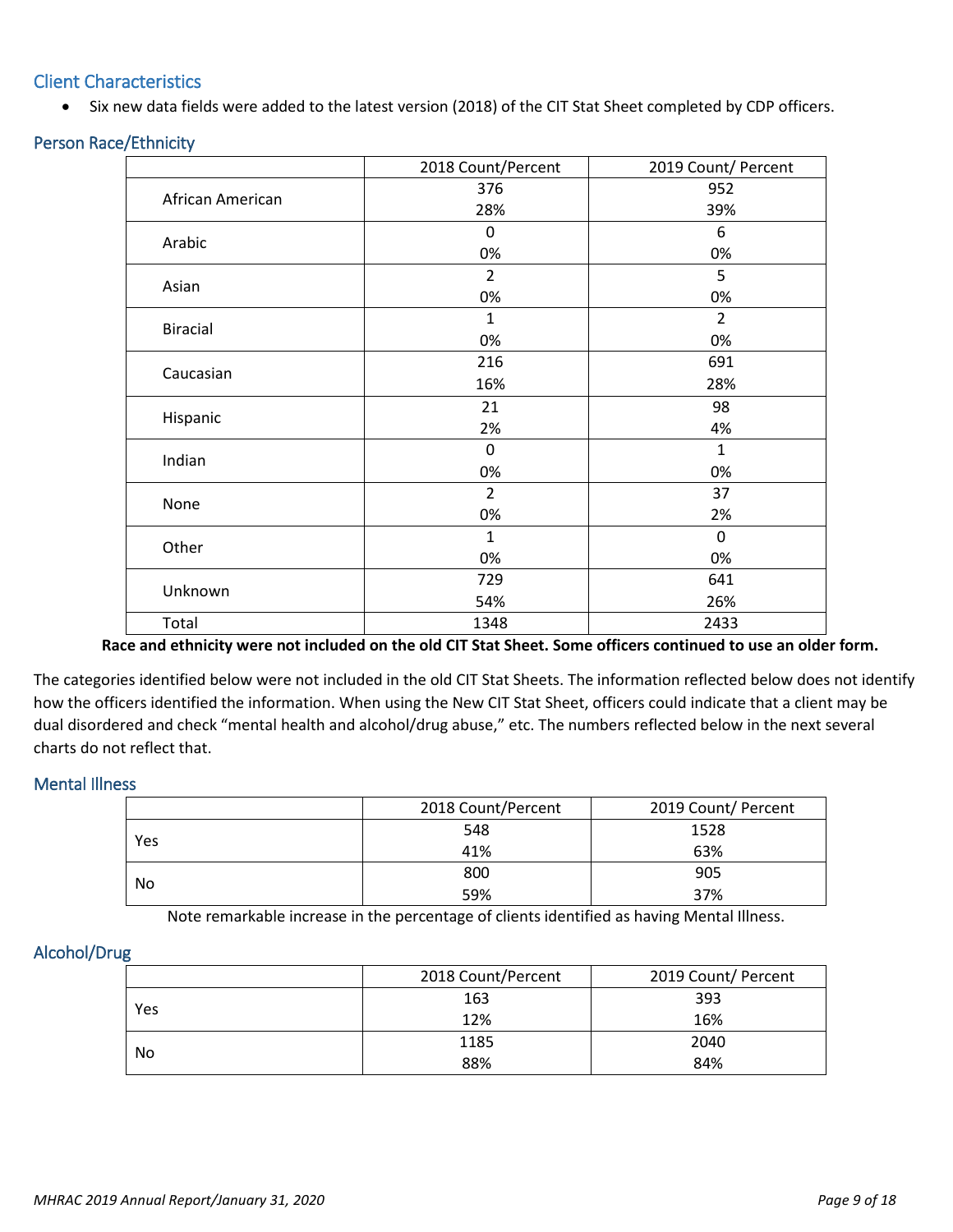#### Developmental Disability

|     | 2018 Count/Percent | 2019 Count/ Percent |
|-----|--------------------|---------------------|
| Yes | 17                 | 67                  |
|     | 1%                 | 3%                  |
|     | 1331               | 2366                |
| No  | 99%                | 97%                 |

## Homeless

|     | 2018 Count/Percent | 2019 Count/ Percent |
|-----|--------------------|---------------------|
| Yes | 48                 | 114                 |
|     | 4%                 | 5%                  |
|     | 1300               | 2319                |
| No  | 96%                | 95%                 |

#### Veteran

|     | 2018 Count/Percent | 2019 Count/ Percent |  |
|-----|--------------------|---------------------|--|
|     |                    | 20                  |  |
| Yes | 1%                 | 1%                  |  |
|     | 1339               | 2413                |  |
| No  | 99%                | 99%                 |  |

#### Combinations of Client Characteristics

Note that there are several individuals included in multiple classifications. This chart represents an attempt to reflect the information that the officers identified when utilizing the new CIT Stat Sheet.

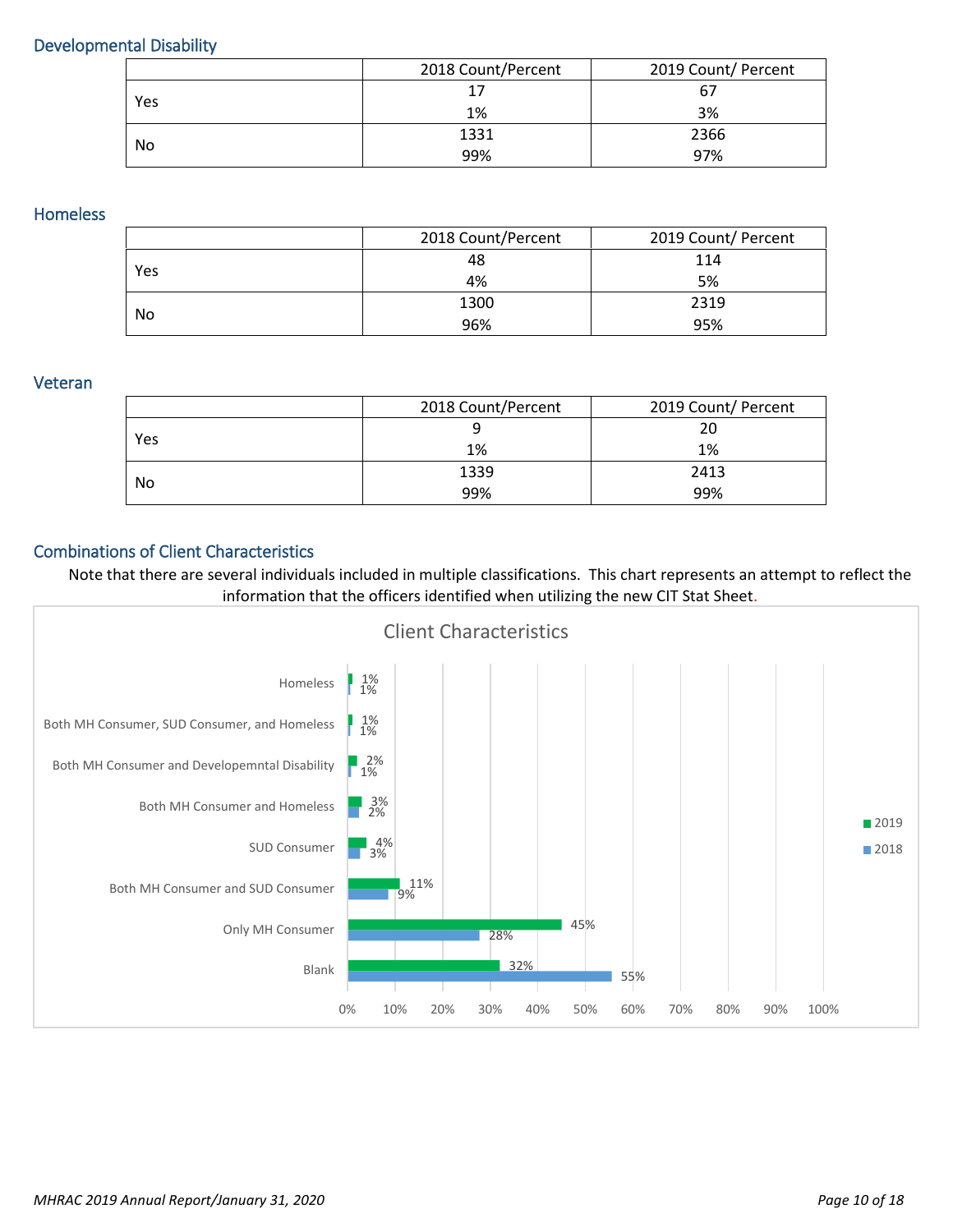#### Subject Armed

Discrepancy based upon how the officer completed the form. The new and old CIT Stat Sheets were used when completing the form. Also, officers generally did not check-yes or no but merely identified the type of weapon.

|              | 2018 Count/Percent | 2019 Count/ Percent |  |
|--------------|--------------------|---------------------|--|
|              |                    | 65                  |  |
| Yes          | 0%                 | 3%                  |  |
|              | h                  |                     |  |
| No           | 0%                 | 0%                  |  |
| Not Recorded | 1,337              | 2,364               |  |
|              | 99%                | 97%                 |  |

#### Type of Weapon

Total number of weapons identified by the officers. This would include use of a gun therefore the information is mixed. Total is 41 times in which officers indicated that the subject had a weapon.

|              | 2018 Count/Percent | 2019 Count/ Percent |
|--------------|--------------------|---------------------|
| None         | 1295               | 2342                |
|              | 96%                | 96%                 |
| Not Recorded | 10                 | $\overline{4}$      |
|              | 1%                 | 0%                  |
| Chair        | $\overline{2}$     | $\mathbf 0$         |
|              | 0%                 | 0%                  |
| Glass        | $\mathbf{1}$       | 6                   |
|              | 0%                 | 0%                  |
| Golf Club    | $\mathbf{1}$       | $\mathbf 0$         |
|              | 0%                 | 0%                  |
| Gun          | $\overline{4}$     | 17                  |
|              | 0%                 | 1%                  |
| Hands        | $\mathbf{1}$       | $\mathbf{1}$        |
|              | 0%                 | 0%                  |
| Knife(s)     | 26                 | 41                  |
|              | 2%                 | 2%                  |
| Large Stick  | $\mathbf{1}$       | $\mathbf{1}$        |
|              | 0%                 | 0%                  |
| Razor        | $\overline{2}$     | $\overline{7}$      |
|              | 0%                 | 0%                  |
| Rope         | $\mathbf{1}$       | $\mathbf 0$         |
|              | 0%                 | 0%                  |
| Scissors     | $\mathbf{1}$       | $\overline{2}$      |
|              | 0%                 | 0%                  |
| Train        | $\mathbf{1}$       | $\mathbf 0$         |
|              | 0%                 | 0%                  |
| Thumb Tack   | $\pmb{0}$          | $\mathbf{1}$        |
|              | 0%                 | 0%                  |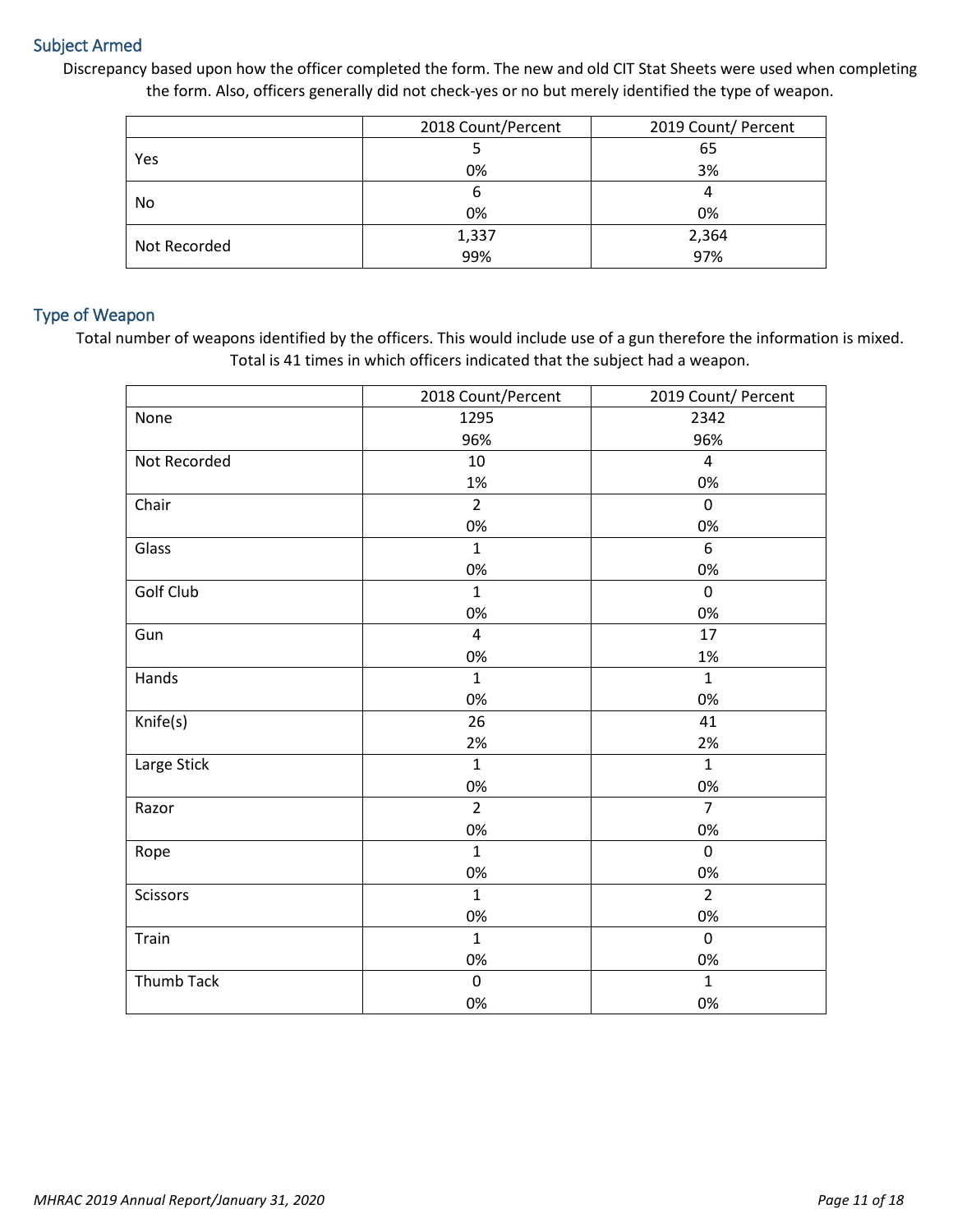### Client Gender



The data indicates that in 2019, the majority of people that officers responded to were males which is consistent with previous years.



## Client Age Groups

This data indicates that the average age of people the officers responded to were between 26 to 64 years old. This data is consistent across years.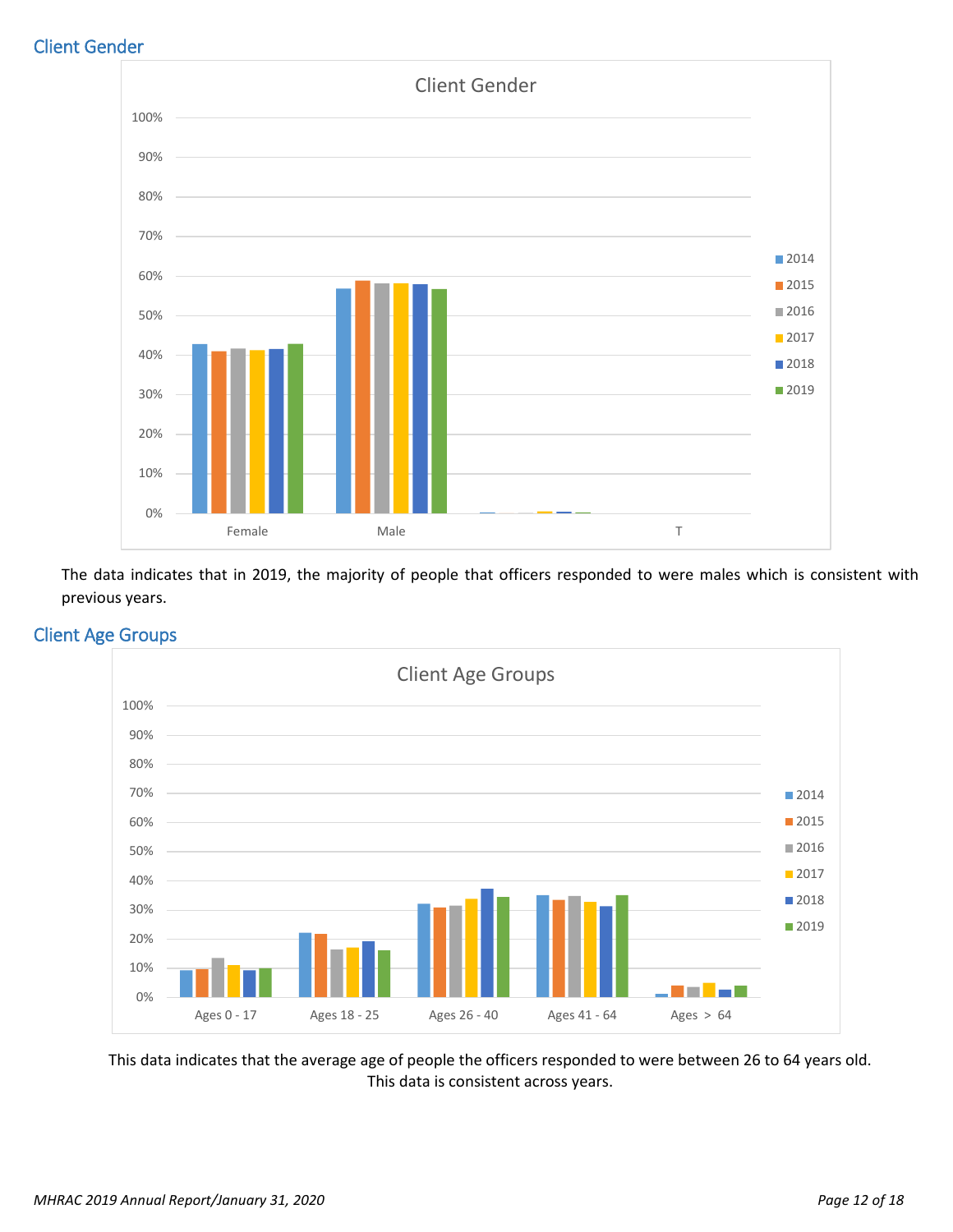#### Client Encounter Counts

The table below shows that there are a few clients for whom there have been more than one call for CIT support. Approximately 8% of calls in 2019 were for the second or more calls per client.

| <b>Number of</b><br><b>Encounters per Client</b><br>per Year | 2014 | 2015 | 2016 | 2017 | 2018 | 2019 | Grand<br><b>Total</b> |
|--------------------------------------------------------------|------|------|------|------|------|------|-----------------------|
| 24                                                           | 0%   | 0%   | 0%   | 0%   | 0%   | 0%   | 0%                    |
| 13                                                           | 0%   | 0%   | 0%   | 0%   | 0%   | 0%   | 0%                    |
| 12                                                           | 0%   | 0%   | 0%   | 0%   | 0%   | 0%   | 0%                    |
| 10                                                           | 0%   | 0%   | 0%   | 0%   | 0%   | 0%   | 0%                    |
| 9                                                            | 0%   | 0%   | 0%   | 0%   | 0%   | 0%   | 0%                    |
| 7                                                            | 0%   | 0%   | 0%   | 0%   | 0%   | 0%   | 0%                    |
| 6                                                            | 0%   | 0%   | 0%   | 0%   | 0%   | 0%   | 0%                    |
| 5                                                            | 0%   | 0%   | 0%   | 0%   | 0%   | 0%   | 0%                    |
| 4                                                            | 0%   | 0%   | 0%   | 0%   | 0%   | 1%   | 0%                    |
| 3                                                            | 0%   | 1%   | 1%   | 1%   | 1%   | 2%   | 1%                    |
| 2                                                            | 6%   | 6%   | 5%   | 3%   | 5%   | 7%   | 6%                    |
| $\mathbf{1}$                                                 | 94%  | 92%  | 94%  | 97%  | 93%  | 90%  | 92%                   |

## Frequent Client Encounter Locations Counts in 2019

Note the frequency of CIT encounters at some common locations. For client privacy, addresses for private residences are labeled AA, AB, AC and so forth. Multiple encounters at a single location do not necessarily refer to the same client.

| <b>Number of Encounters</b> | <b>Facility Name</b>                                 |
|-----------------------------|------------------------------------------------------|
| 60                          | Norma Herr Women's Shelter                           |
| 34                          | Lutheran Metropolitan Men's Homeless Shelter         |
| 31                          | <b>Bradley Manor Therapeutic Community</b>           |
| 17                          | Strickland Crisis Stabilization Unit                 |
| 13                          | <b>Community Assessment &amp; Treatment Services</b> |
| 13                          | <b>Cleveland Greyhound Bus Station</b>               |
| 13                          | The Center For Families & Children                   |
| 11                          | <b>LOC'S I Adult Care Facility</b>                   |
| 11                          | <b>FrontLine Service Main Office</b>                 |
| 10                          | Private Residence Al                                 |
| 9                           | Heart N Home Adult Care Facility                     |
| 9                           | <b>Madison Commons Group Home</b>                    |
| 9                           | Private Residence AF                                 |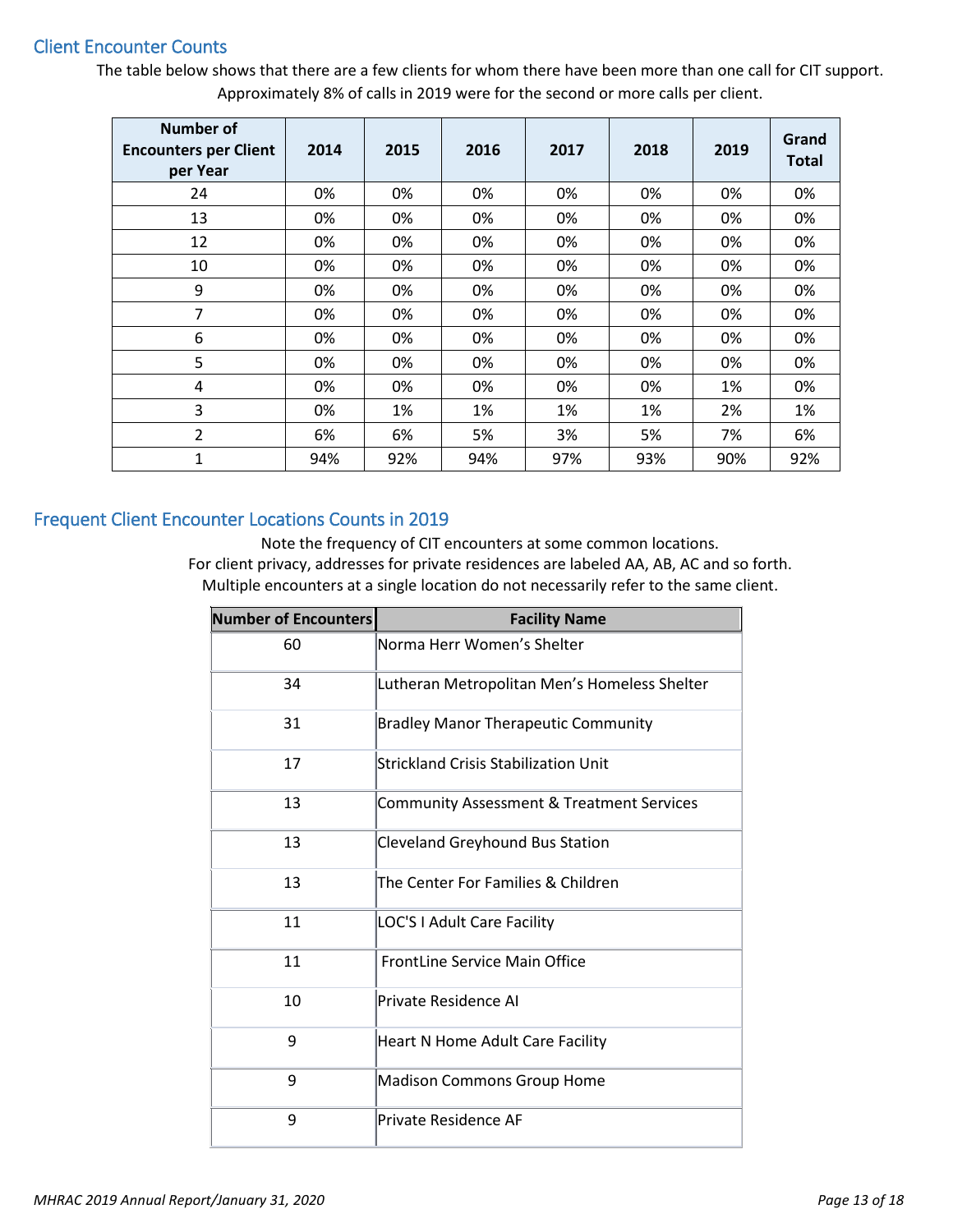| <b>Number of Encounters</b> | <b>Facility Name</b>                            |  |  |  |  |  |
|-----------------------------|-------------------------------------------------|--|--|--|--|--|
| 9                           | Terminal Tower, Higbee Building                 |  |  |  |  |  |
| 8                           | City Mission of Cleveland                       |  |  |  |  |  |
| 8                           | Bishop William M Cosgrove Center                |  |  |  |  |  |
| 8                           | <b>Terminal Tower</b>                           |  |  |  |  |  |
| 8                           | The Centers for Families & Children-Rocky River |  |  |  |  |  |
| $\overline{7}$              | Cityview Nursing & Rehab Center                 |  |  |  |  |  |
| $\overline{7}$              | <b>Private Residence BE</b>                     |  |  |  |  |  |
| $\overline{7}$              | <b>Private Residence BK</b>                     |  |  |  |  |  |
| 7                           | Private Residence GK                            |  |  |  |  |  |
| $\overline{7}$              | <b>Recovery Resources</b>                       |  |  |  |  |  |
| $\overline{7}$              | <b>Winton Manor</b>                             |  |  |  |  |  |
| 6                           | Algart Health Care                              |  |  |  |  |  |
| 6                           | Private Residence AW                            |  |  |  |  |  |
| 6                           | <b>Private Residence BX</b>                     |  |  |  |  |  |
| 6                           | Private Residence GH                            |  |  |  |  |  |
| 6                           | Private Residence GW                            |  |  |  |  |  |
| 5                           | Murtis Taylor. Human Services System            |  |  |  |  |  |
| 5                           | Private Residence BI                            |  |  |  |  |  |
| 5                           | Private Residence BP                            |  |  |  |  |  |
| 5                           | <b>Private Residence BR</b>                     |  |  |  |  |  |
| 4                           | Care Alliance Health Center                     |  |  |  |  |  |
| 4                           | <b>Cleveland Police Department</b>              |  |  |  |  |  |
| 4                           | Liberty Adult Care Facility                     |  |  |  |  |  |
| 4                           | Lorain Carnegie Bridge                          |  |  |  |  |  |
| 4                           | Private Residence AG                            |  |  |  |  |  |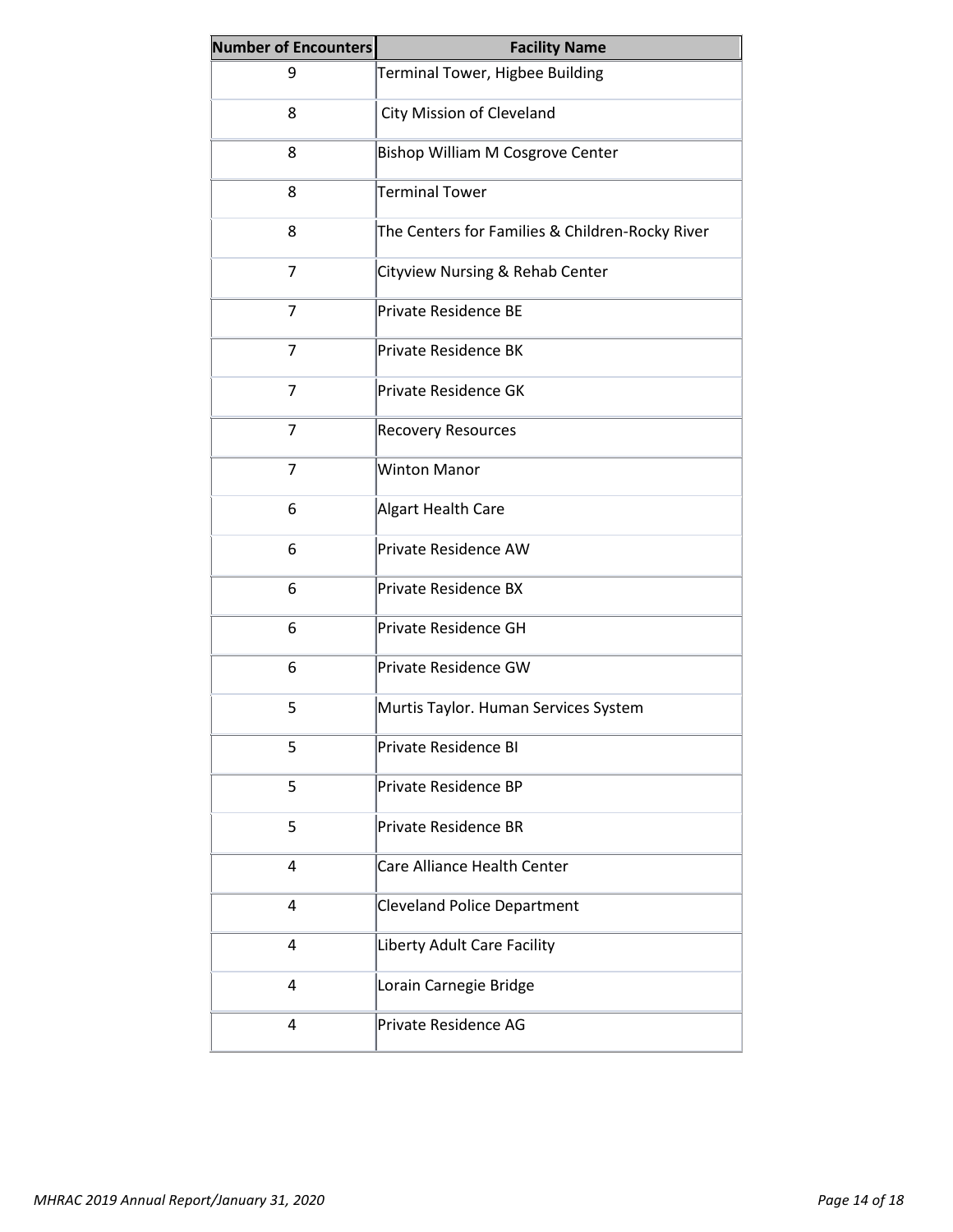## De-escalation Techniques and Officer Responses



This data indicates that over 80% of the time in 2019, officers utilized verbal de-escalation which is consistent with previous years.

In 2019, the use of handcuffs, subject injuries and officer injuries continued to be reduced from previous years.

| <b>Disposition</b> |  |  |  |  |
|--------------------|--|--|--|--|
|                    |  |  |  |  |

| Disposition of<br>Encounters | 2014           | 2015 | 2016 | 2017 | 2018 | 2019 | Grand<br>Total |
|------------------------------|----------------|------|------|------|------|------|----------------|
|                              | $\mathfrak{p}$ | 10   | 3    | 7    | 7    | 8    | 37             |
| <b>Disposition Arrested</b>  | 1%             | 1%   | 0%   | 1%   | 1%   | 0%   | 1%             |
| <b>Disposition EMS</b>       | 46             | 136  | 52   | 288  | 317  | 81   | 1020           |
| handled                      | 14%            | 15%  | 22%  | 39%  | 24%  | 3%   | 16%            |
| Disposition Referred to      | 6              | 16   | 3    | 49   | 13   | 19   | 106            |
| outpatient mental            |                |      |      |      |      |      |                |
| health treatment             | 2%             | 2%   | 0%   | 7%   | 1%   | 1%   | 2%             |
| <b>Disposition Pink</b>      | 30             | 59   | 30   | 20   | 25   | 24   | 188            |
| Slipped to SVCH              | 9%             | 7%   | 4%   | 3%   | 2%   | 1%   | 3%             |
| <b>Disposition Pink</b>      | 19             | 58   | 49   | 49   | 41   | 25   | 241            |
| Slipped to Private           |                |      |      |      |      |      |                |
| <b>Hospital ER</b>           | 6%             | 6%   | 7%   | 7%   | 3%   | 1%   | 4%             |
| <b>Disposition Voluntary</b> | 90             | 235  | 174  | 128  | 321  | 446  | 1394           |
| to SVCH                      | 27%            | 26%  | 25%  | 17%  | 24%  | 18%  | 22%            |
| <b>Disposition Voluntary</b> | 124            | 358  | 301  | 401  | 772  | 1301 | 3258           |
| to Private hospital ER       | 37%            | 40%  | 43%  | 54%  | 57%  | 53%  | 50%            |

Note the remarkable decline in Disposition EMS handled from 2017 to 2019.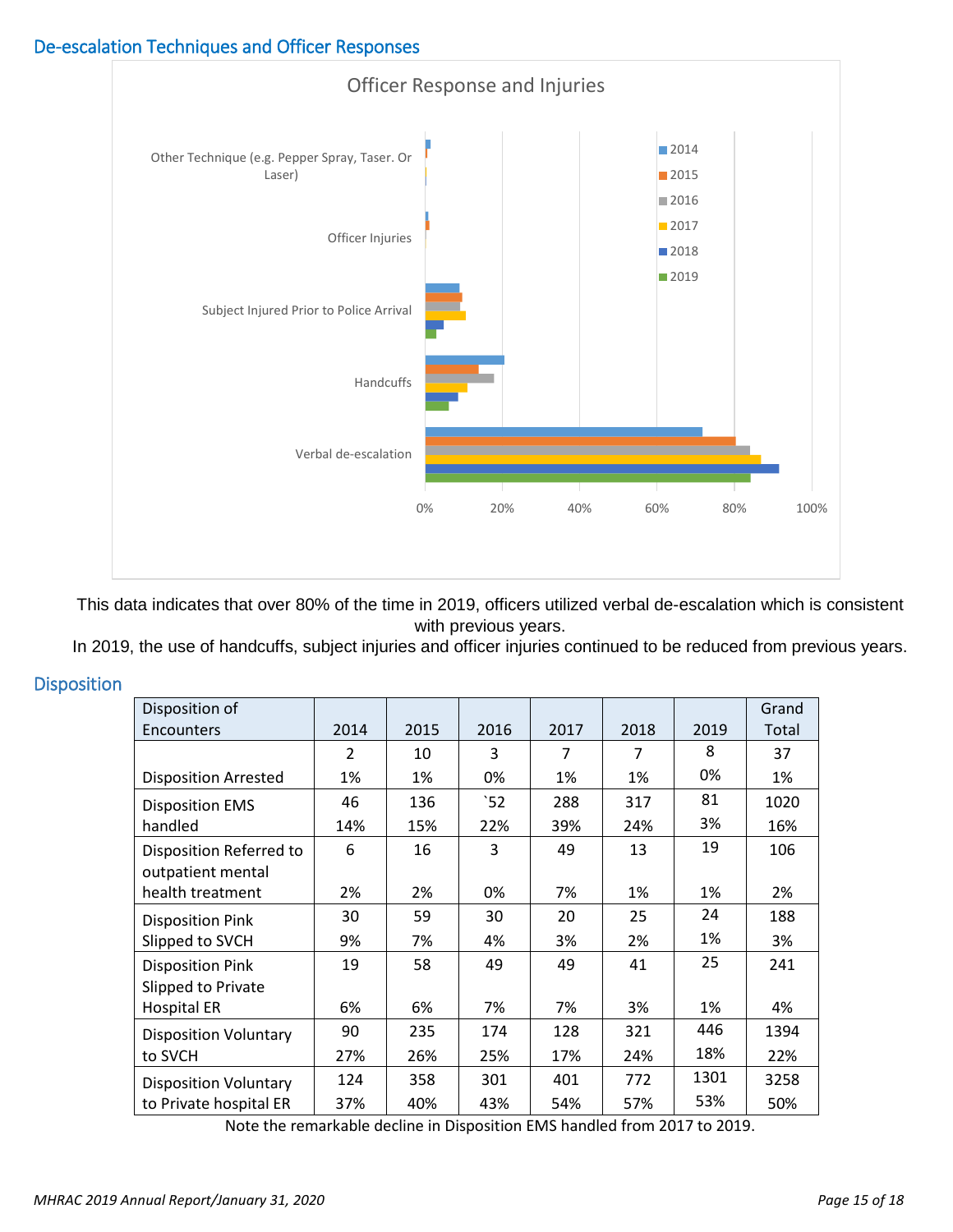The chart below indicates that over 90% of the time, the disposition was for transport by police to the local emergency rooms in Cuyahoga County.





There has been a remarkable decline in Disposition Pink Slipped to St. Vincent Charity Hospital from 2014 to 2019 (9% to 1%).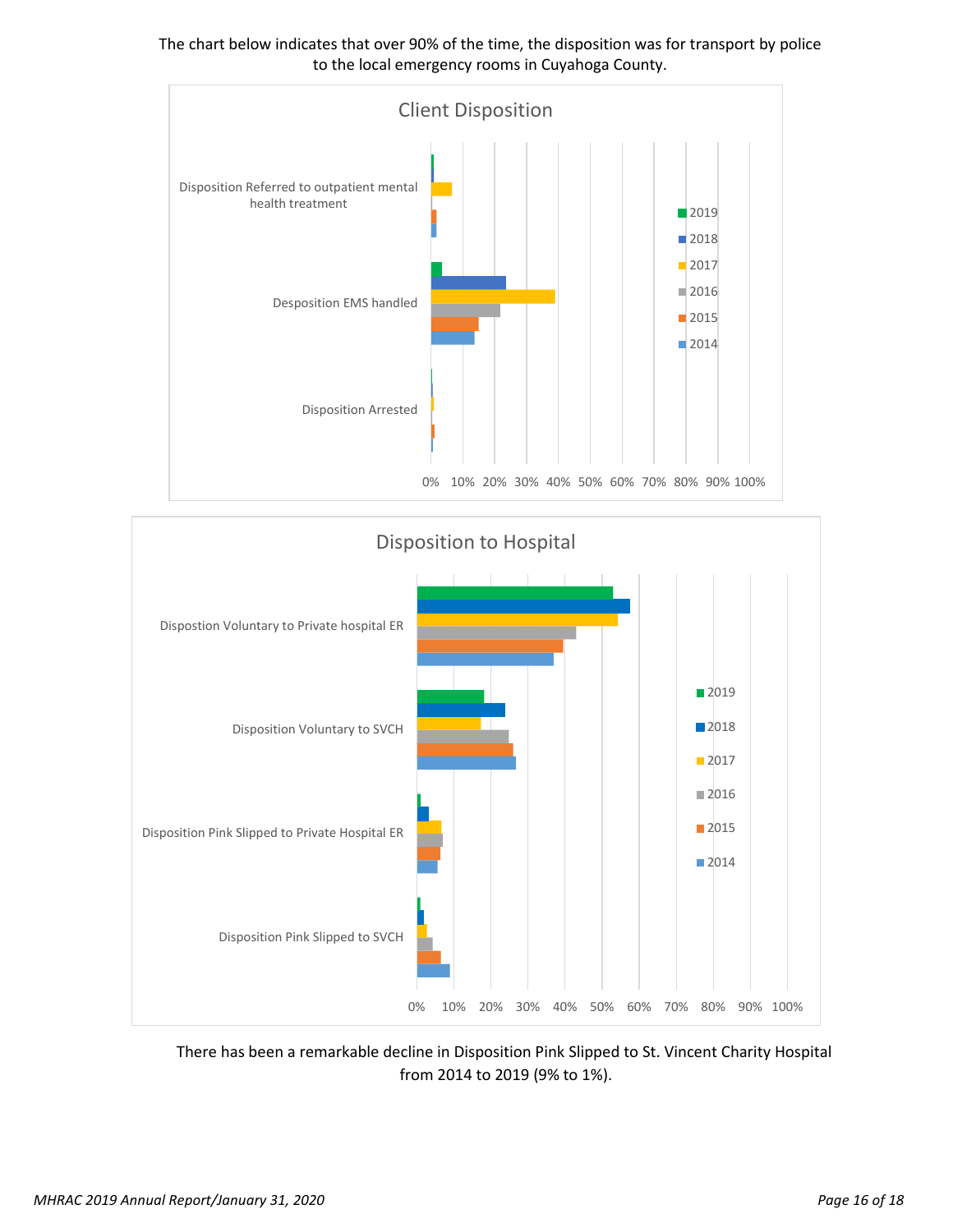## **Transports**

The table below shows the top ten destinations for transports.

|                          |                |      |      |      |      |      | Grand |
|--------------------------|----------------|------|------|------|------|------|-------|
| Transport to             | 2014           | 2015 | 2016 | 2017 | 2018 | 2019 | Total |
|                          | $\mathbf 0$    | 13   | 18   | 27   | 55   | 73   | 112   |
| <b>Cleveland Clinic</b>  | 0%             | 1%   | 3%   | 4%   | 4%   | 3%   | 3%    |
|                          | $\overline{4}$ | 24   | 26   | 43   | 32   | 39   | 127   |
| <b>Euclid Hospital</b>   | 1%             | 3%   | 4%   | 6%   | 2%   | 2%   | 3%    |
|                          | 3              | 33   | 47   | 49   | 55   | 176  | 183   |
| <b>Fairview Hospital</b> | 1%             | 4%   | 7%   | 7%   | 4%   | 7%   | 6%    |
|                          | $\mathbf{1}$   | 21   | 31   | 29   | 11   | 19   | 93    |
| <b>FVGH</b>              | 0%             | 2%   | 4%   | 4%   | 1%   | 1%   | 2%    |
|                          | 11             | 44   | 63   | 96   | 150  | 198  | 350   |
| Lutheran Hospital        | 3%             | 5%   | 9%   | 13%  | 13%  | 8%   | 9%    |
| Marymount                | $\overline{2}$ | 21   | 33   | 24   | 48   | 74   | 124   |
| Hospital                 | 1%             | 2%   | 5%   | 3%   | 3%   | 3%   | 3%    |
| MetroHealth              | 13             | 47   | 62   | 96   | 142  | 313  | 349   |
| <b>Medical Center</b>    | 4%             | 5%   | 9%   | 13%  | 13%  | 13%  | 10%   |
| <b>Rainbow Babies</b>    | 5              | 10   | 30   | 27   | 41   | 54   | 112   |
| and Children's           |                |      |      |      |      | 2%   |       |
| Hospital                 | 1%             | 1%   | 4%   | 4%   | 3%   |      | 3%    |
| <b>Saint Vincent</b>     | $\mathbf{1}$   | 60   | 191  | 152  | 204  | 62   | 607   |
| <b>Charity Hospital</b>  | 0%             | 7%   | 27%  | 21%  | 15%  | 3%   | 10%   |
| University               | 3              | 40   | 78   | 92   | 163  | 191  | 367   |
| Hospital                 | 1%             | 4%   | 11%  | 12%  | 12%  | 8%   | 9%    |
| VA                       | $\mathbf{1}$   | 6    | 10   | 8    | 10   | 19   | 33    |
|                          | 0%             | 1%   | 1%   | 1%   | 1%   | 1%   | 1%    |
| <b>Blank</b>             | 289            | 562  | 91   | 83   | 390  | 1053 | 2468  |
|                          | 86%            | 62%  | 13%  | 11%  | 29%  | 43%  | 38%   |

There is some variability across years for where clients are transported. The percentage dropped in 2019 for St. Vincent Charity Hospital from 15% in 2018 to 3% in 2019 (see yellow highlight).

Youth under the age of 18 were generally transported to either Fairview Hospital and/or Rainbow Babies Children Hospital.